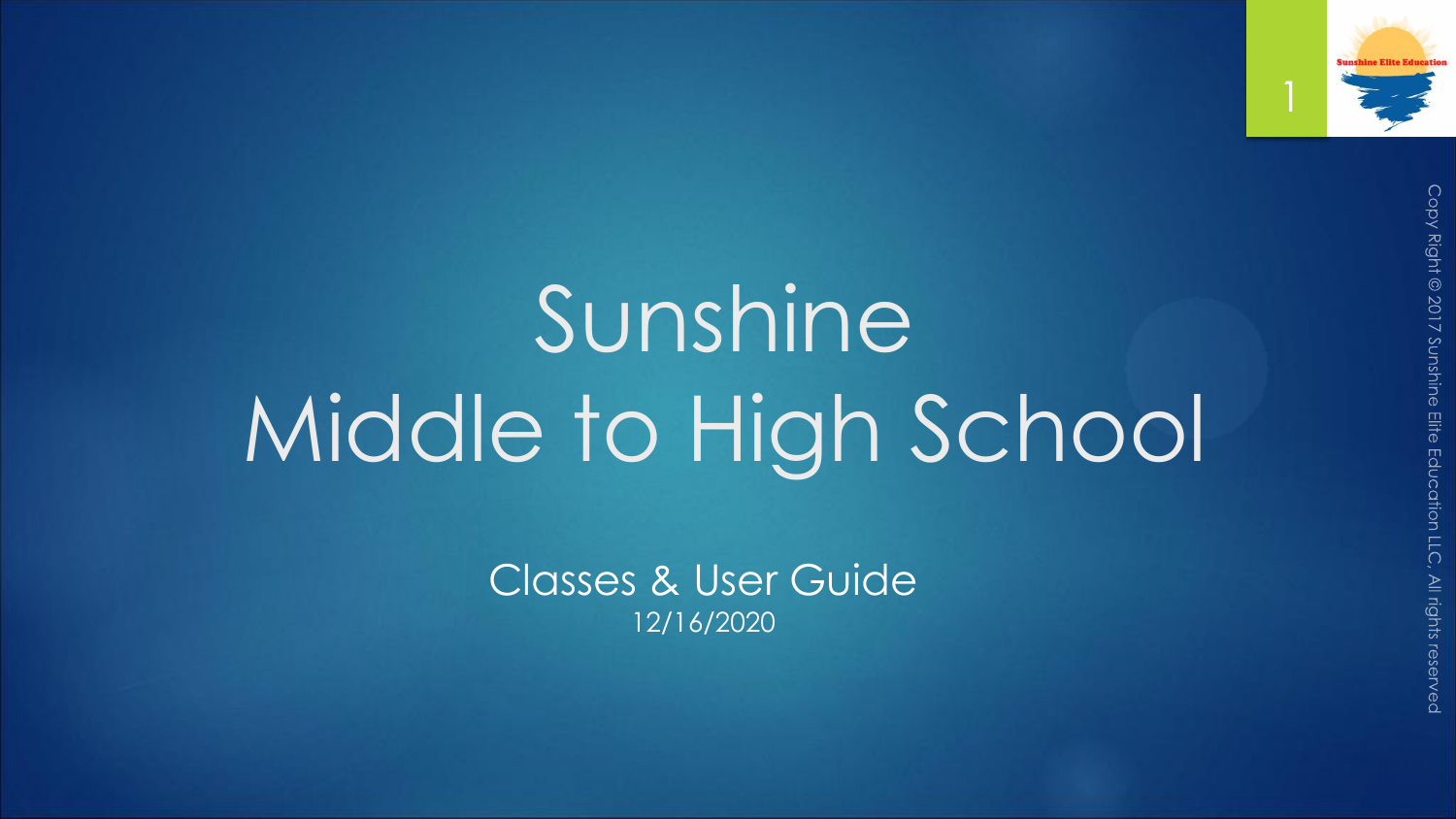## Standardize Tests

- Standardized Tests in Middle Schools
	- **IFBS Math/Reading;**
	- SSAT Middle Level and Upper Level;
	- ▶ HSPT for catholic schools
	- PSAT 8/9; PreACT
- ▶ Standardized Tests in High Schools
	- **PSAT 8/9; PSAT 10; PSAT 11**
	- SAT; SAT Subject tests
		- ▶ Math 2, Physics, Chemistry, Biology etc
	- ▶ AP Classes and Tests
	- [https://www.collegeboard.org](https://www.collegeboard.org/)
	- $\blacktriangleright$  ACT

**Current Status: SAT - Nov available PSAT - Not available SSAT - Virtually online AP Tests - Virtually online** 

Here is the link for test preparation in Winter/Spring term: http://www.sunshineeliteeducation.com/ course.php?term=38&course\_category= 11&grade\_level=--All--

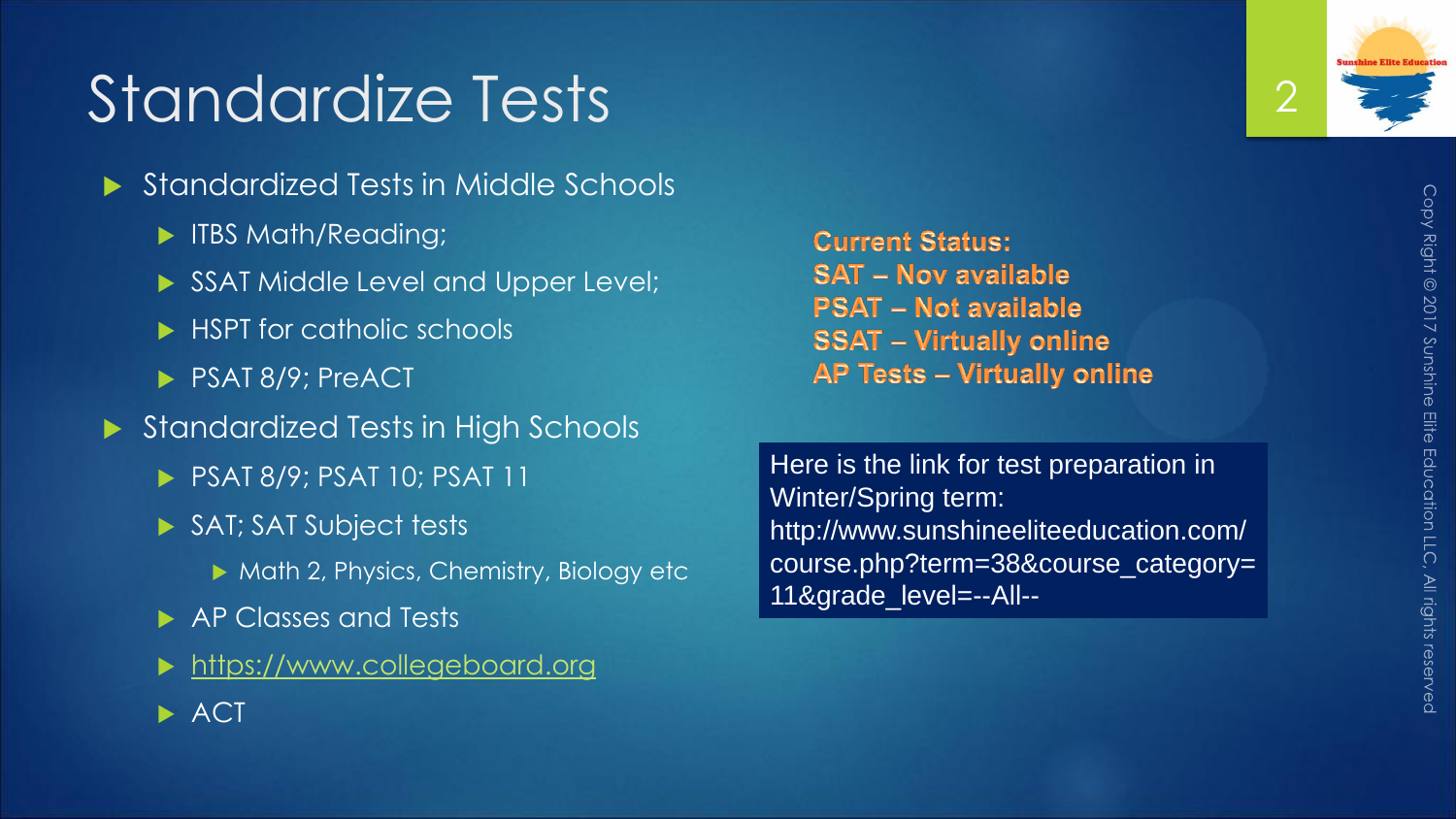## User Guide & Useful Links

- Each class has a **class page**, accessible via "Class Page" button
	- All class materials,
	- ▶ Homework assignment after each class; online tests
- All **class recordings** are automatically uploaded to your class page
	- ▶ By the end of the class day
	- The latest 2 weeks of class recordings for make up or catch up
- Assessment **Test Reports** 
	- All online unit tests, chapter tests or final tests are saved in your account
	- ▶ We will change it to "Student Reports" by March to deliver
		- Progress Report for each class
		- Formal Summary Report for all your classes in the term.
- Student's **Calendar** in your Sunshine account
- And more useful links:
	- ▶ UserGuide: [http://www.sunshineeliteeducation.com/student.php?user\\_guide=1](http://www.sunshineeliteeducation.com/student.php?user_guide=1)
	- **Diamble Class Guide & Demo:**
	- [http://www.sunshineeliteeducation.com/student.php?online\\_classes=1](http://www.sunshineeliteeducation.com/student.php?online_classes=1)
	- ▶ Contacts: <http://www.sunshineeliteeducation.com/student.php?counseling=1>

3